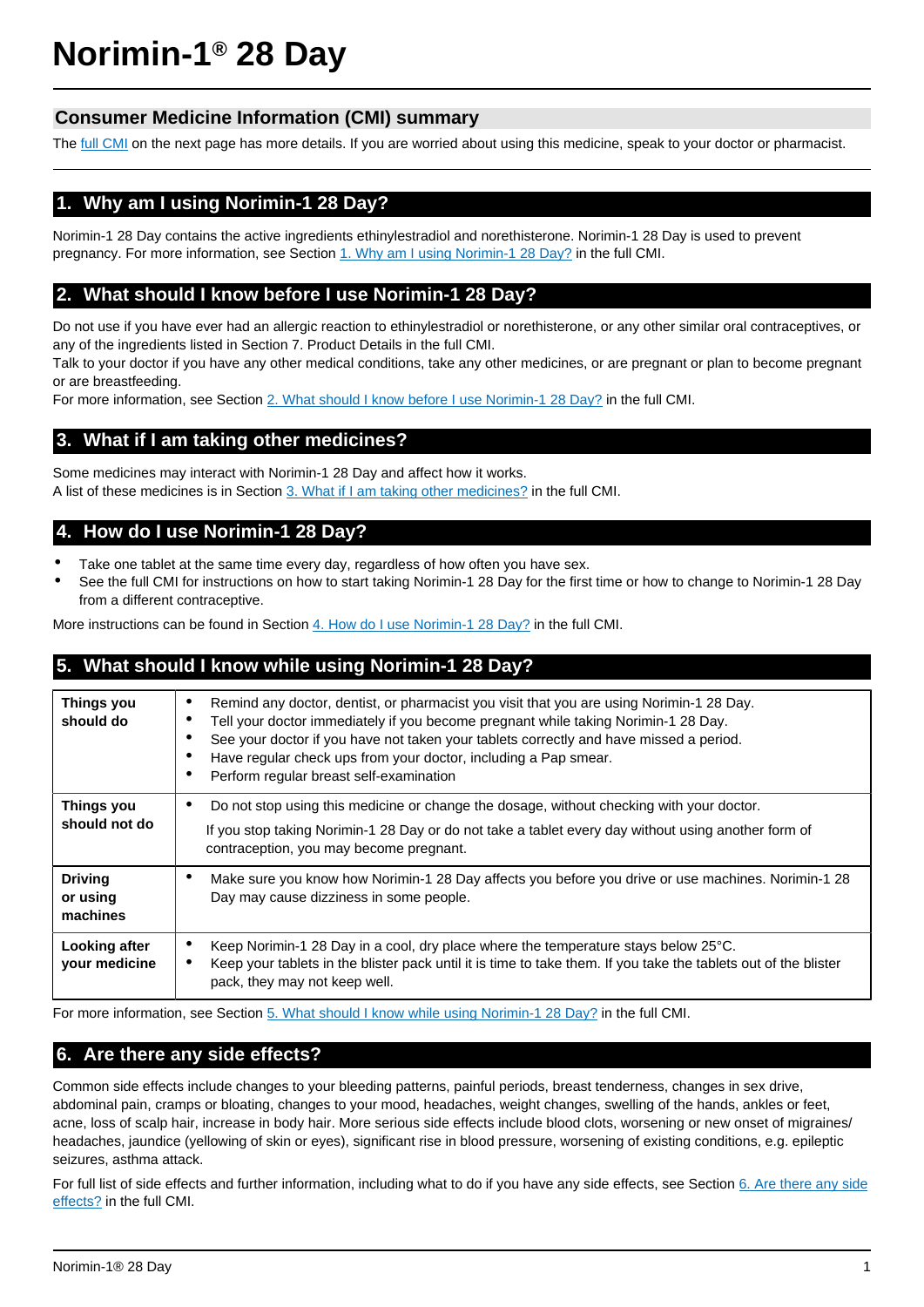# <span id="page-1-0"></span>**Norimin-1® 28 Day**

**Active ingredient(s):** ethinylestradiol and norethisterone

# **Consumer Medicine Information (CMI)**

This leaflet provides important information about using Norimin-1 28 Day. **You should also speak to your doctor or pharmacist if you would like further information or if you have any concerns or questions about using Norimin-1 28 Day.**

#### **Where to find information in this leaflet:**

- [1. Why am I using Norimin-1 28 Day?](#page-1-0)
- [2. What should I know before I use Norimin-1 28 Day?](#page-1-2)
- [3. What if I am taking other medicines?](#page-2-0)
- [4. How do I use Norimin-1 28 Day?](#page-3-0)
- [5. What should I know while using Norimin-1 28 Day?](#page-4-0)
- [6. Are there any side effects?](#page-5-0)
- [7. Product details](#page-7-0)

# <span id="page-1-1"></span>**1. Why am I using Norimin-1 28 Day?**

**Norimin-1 28 Day contains the active ingredients ethinylestradiol (an oestrogen hormone) and norethisterone (a progestogen hormone).** Norimin-1 28 Day is a combined oral contraceptive, commonly known as a "birth control pill" or "the Pill".

Norimin-1 28 Day is used to prevent you from becoming pregnant in several ways, if taken correctly:

- By preventing ovulation (the release of an egg from the ovary) during each menstrual cycle.
- It changes the cervical mucus consistency making it difficult for the sperm to reach the egg.
- It changes the lining of the uterus making it less suitable for implantation.

Your doctor may have prescribed Norimin-1 28 Day for another reason.

Ask your doctor if you have any questions about why Norimin-1 28 Day has been prescribed for you.

## <span id="page-1-2"></span>**2. What should I know before I use Norimin-1 28 Day?**

#### **Warnings**

#### **Do not use Norimin-1 28 Day if:**

1. You are allergic to ethinylestradiol or norethisterone, or any other similar medicines (such as other oral contraceptives) or any of the ingredients listed at the end of this leaflet.

Some of the symptoms of an allergic reaction may include:

- Shortness of breath
- Wheezing or difficulty breathing
- Swelling of the face, lips, tongue or other parts of the body
- Rash, itching or hives on the skin.
- Always check the ingredients to make sure you can use this medicine.
- 2. You have, or have had a blood clot in the:
- legs (deep vein thrombosis (DVT)), or lungs (pulmonary embolism (PE)) and you are currently taking an anticoagulant medicine
- heart (heart attack)
- brain (stroke)
- other parts of the body
- 3. You are at increased risk of a blood clot in the legs (DVT) or lungs (PE) due to any of the following:
- A family history of blood clots (DVT or PE) or you have been advised that you have an increased risk of blood clots.
- Prolonged immobilisation, major surgery, any surgery to the legs or pelvis, neurosurgery, or major trauma.
- Biochemical factors, such as Activated Protein C resistance (including Factor V Leiden), antithrombin-III deficiency, protein C deficiency, protein S deficiency.
- Cancer, systemic lupus erythematosus (SLE), haemolytic uraemic syndrome (HUS) (a disorder of blood coagulation causing failure of the kidneys), chronic inflammatory bowel disease (e.g. Crohn's disease or ulcerative colitis).
- Sickle cell disease
- Obesity, age above 35 years, high cholesterol
- Smoking, particularly if you are a heavy smoker (15 or more cigarettes per day).
- **Pregnancy**
- Planned long-haul travel (greater than 4 hours).
- 4. You have, or have had, blood clots in the arteries (known as arterial thromboembolism (ATE)). Examples of these include:
- **Stroke**
- Angina (chest pain)
- Transient ischaemic attack or "mini stroke"
- 5. You are at increased risk of ATE, including:
- A family history of ATE or you have been advised that you have an increased risk of ATE
- Multiple risk factors for ATE or a serious risk factor for ATE that include:
	- o Uncontrolled high blood pressure
	- o Diabetes with blood vessel damage
	- o Severe lipid disease (high levels of fatty substances in the blood)
	- o Sickle cell anaemia
	- o History of migraine, accompanied by blurred vision, difficulty in speaking, muscle weakness, or increased sensitivity to light, sound, or noise
- 6. You have any of the following conditions:
- Disease in any blood vessel(s)
- Inflammation of the pancreas which is associated with very high blood levels of triglycerides (fatty substances).
- Liver disease (including tumours of any type), a history of jaundice or cholestatic jaundice of pregnancy, or severe generalised itch in the body during pregnancy, Dubin-Johnson Syndrome or Rotor Syndrome.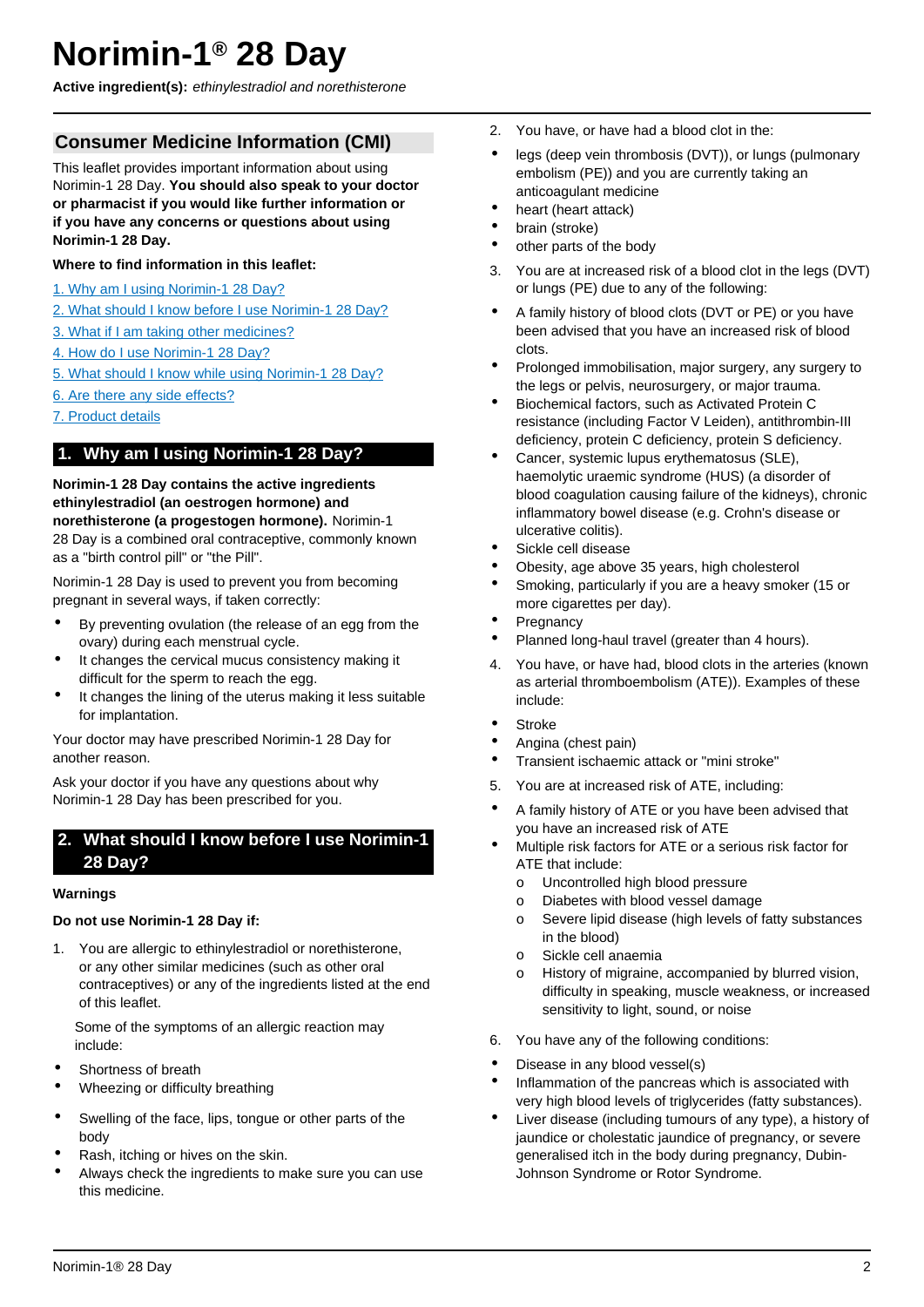- Cancer or suspected cancer of the breast or sex organs (e.g. cervix, vagina, ovaries, endometrium, womb) and known or suspected oestrogen-dependent tumours.
- Vaginal bleeding, the cause of which is unknown
- A family history of breast nodules, fibrocystic disease or have had an abnormal mammograph.
- A history of herpes of pregnancy
- Otosclerosis (an ear disorder) which worsened in past pregnancies.
- 7. You are pregnant or you think you are pregnant. Pregnancy must be excluded before you start taking Norimin-1 28 Day.
- 8. You are taking anti-viral hepatitis C virus (HCV) medicinal products containing ombitasvir/paritaprevir/ ritonavir and dasabuvir with or without ribavirin.

If you are not sure about your anti-HCV medication, tell your doctor.

#### **Check with your doctor if you:**

- Take any medicines for any other condition
- Have any other medical conditions or health problems, such as:
	- o Heart disease including heart valve disorders or certain heart rhythm disorders
	- o High blood pressure
	- o High cholesterol
	- o Hepatitis C
	- o Diabetes
	- o Migraine or other headaches
	- o Hyperhomocysteinemia
	- o Breast lumps, abnormal breast X-ray or mammogram
	- o Gallbladder disease
	- o Liver, kidney or heart disease
	- o Epilepsy
	- o Asthma
	- o Experience a change in vision or intolerance to your contact lenses. Your doctor may refer you to an eye specialist
	- o Depression
	- o Hereditary angioedema (swelling of the face, lips, mouth, tongue or throat).

If you have any of these conditions you should have regular check-ups with your doctor to make sure that taking Norimin-1 28 Day is not making the conditions worse.

- Are 35 years of age or are overweight.
- Are intolerant to some sugars, or your doctor has told you so. Norimin-1 28 Day contains lactose.
- Are allergic to any foods, dyes, preservatives or any other medicines.

During treatment, you may be at risk of developing certain side effects. It is important you understand these risks and how to monitor for them. See additional information under Section [6. Are there any side effects?](#page-5-0)

#### **Pregnancy and breastfeeding**

Check with your doctor if you are pregnant or intend to become pregnant.

Talk to your doctor if you are breastfeeding or intend to breastfeed.

Your doctor can discuss the risks and benefits involved with you.

#### **Blood clots**

- You must tell your doctor if you or anyone in your immediate family has, or has had blood clots in the legs or lungs.
- Blood clots are a rare occurrence when taking an oral contraceptive.
- The risk of a blood clot is highest during the first year of taking an oral contraceptive for the first time or if you are re-starting the "pill" after a break of 4 weeks or more.
- The risk of having a blood clot is higher in oral contraceptive users than in non-users, but is not as high as during pregnancy.

#### **Stroke**

- You must tell your doctor if you or anyone in your immediate family has, or has had a stroke or heart attack.
- Taking oral contraceptives is linked with an increased risk of having a heart attack, angina, stroke or a "mini stroke".

#### **Medical Check-ups**

• Before you start to take Norimin-1 28 Day, you must have a thorough medical check-up, including a Pap smear, breast check, blood pressure check and urine test.

# <span id="page-2-0"></span>**3. What if I am taking other medicines?**

Tell your doctor or pharmacist if you are taking any other medicines, including any medicines, vitamins or supplements that you buy without a prescription from your pharmacy, supermarket or health food shop.

**Some medicines may interact with Norimin-1 28 Day and affect how well it or the other medicine works. This may lead to unwanted side effects, reduce the effect of Norimin-1 28 Day and/or the other medicine.**

#### **These medicines include:**

- Atorvastatin used to treat high cholesterol
- Indinavir for the treatment of HIV infection
- Anti-fungal medicines such as itraconazole and fluconazole
- Paracetamol
- Ascorbic acid (Vitamin C)
- Cyclosporin used to prevent organ rejection
- Theophyllines used for asthma and other breathing difficulties
- **Corticosteroids**
- Lamotrigine for seizures.

#### **Medicines that may reduce the effect of Norimin-1 28 Day include:**

- Anti-viral hepatitis C virus (HCV) medicines such as ombitasvir, paritaprevir, ritonavir and dasabuvir
- Rifampicin and rifabutin for the treatment of infections such as tuberculosis
- Antibiotics such as ampicillin, oxacillin, tetracyclines, sulfamethoxazole and trimethoprim
- Anti-fungal agents such as griseofulvin
- Barbiturates (medicines prescribed for epilepsy, such as phenobarbitone)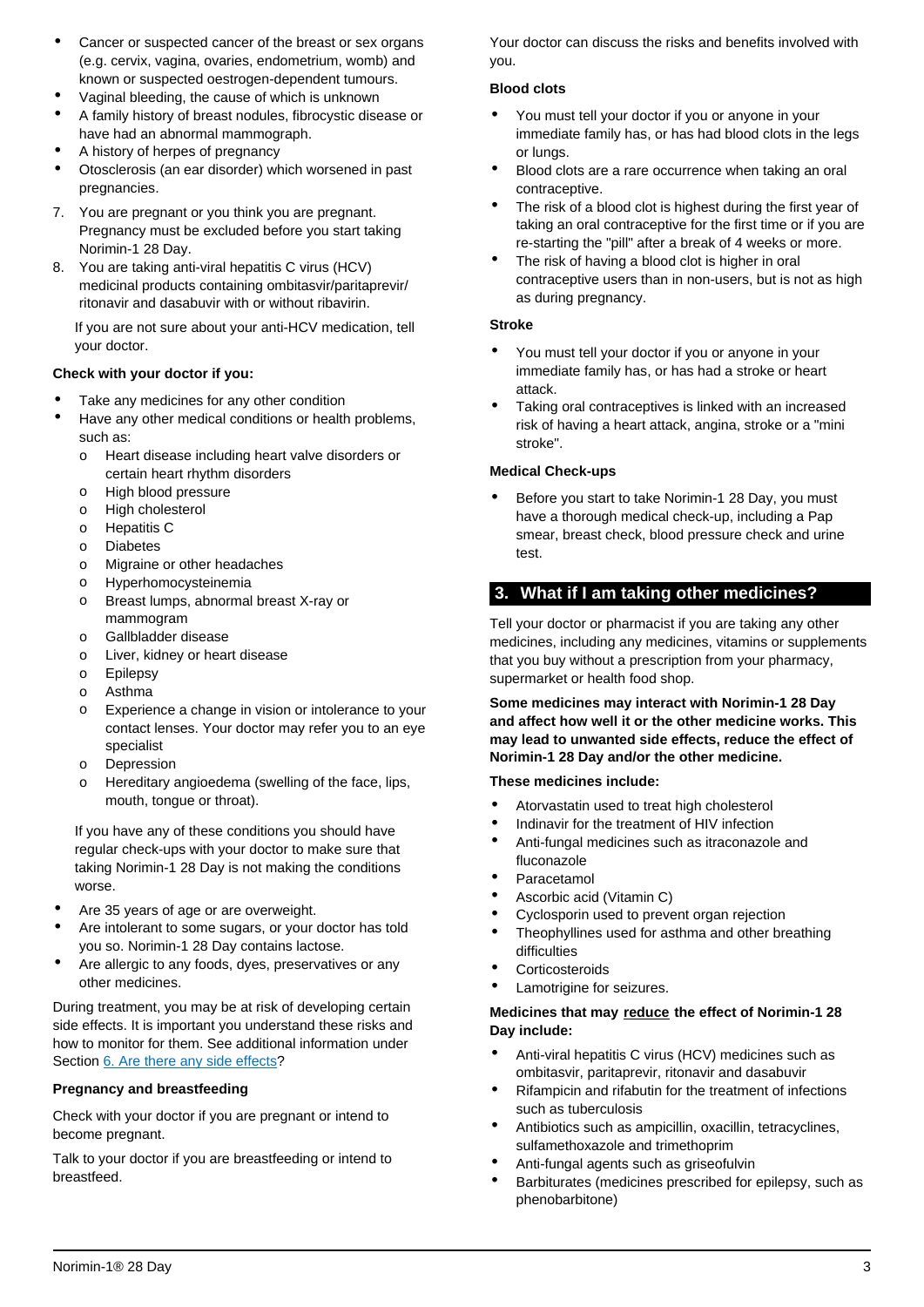- Medicines for epilepsy such as phenytoin, primidone, carbamazepine and topiramate
- Ritonavir for the treatment of HIV infection
- Modafinil used to treat excessive daytime sleepiness
- Corticosteroids such as dexamethasone
- St John's wort, an ingredient found in medicines you can purchase without a prescription from a pharmacy, supermarket or health food shop.

**While you are taking these medicines, and for seven days after stopping them, you must use a non-hormonal method of contraception (such as condoms or a diaphragm, but not the rhythm or temperature methods).**

**If the seven days extend into the inactive orange tablet section, then you should start a new pack on the next day after having taken the last white active tablet from the current pack. Skip the 7 orange tablets.**

This is particularly important if you need to take antibiotics or medicines for epilepsy.

Ask your doctor or pharmacist about how long you need to use additional non-hormonal contraception.

**Check with your doctor or pharmacist if you are not sure about what medicines, vitamins or supplements you are taking and if these affect Norimin-1 28 Day.**

# <span id="page-3-0"></span>**4. How do I use Norimin-1 28 Day?**

#### **How much to take**

- Take one tablet every day.
- Follow the instructions provided and use Norimin-1 28 Day until your doctor tells you to stop.

#### **When to take Norimin-1 28 Day**

- Norimin-1 28 Day should be taken at the same time every day regardless of how often you have sex.
- Norimin-1 28 Day will work best if you do not miss any tablets and take it at the same time each day. Taking Norimin-1 28 Day at the same time each day will also help you remember when to take your tablets.
- If you are concerned about this, please speak to your doctor or pharmacist.

#### **How to take Norimin-1 28 Day**

Swallow the tablet whole with a full glass of water.

#### **How to start taking Norimin-1 28 Day for the first time**

- To begin Norimin-1 28 Day, take your first tablet on the first day of your next period, that is, the day your bleeding starts.
- Take your first tablet from the top row of the silver section of the strip (i.e. the section which contains all the white tablets). Take the tablet which corresponds to the appropriate day of the week. For example, if your first day of bleeding is on TUESDAY, take the white tablet marked "TUE" from the top row of the silver section of the strip.
- Continue to take one tablet every day, following the arrows around the strip, until you finish all 21 white tablets in the silver section of the strip.
- Then take one orange tablet daily for the next 7 days, following the arrows so that you are taking the correct tablet for the day of the week. Taking these orange tablets helps you to remember to take a tablet every day.
- You can expect your period during the week that you are taking these orange inactive tablets. Your protection continues during this week.
- On the day after your last orange tablet, begin the next strip with a white tablet from the top row of the silver section that matches the day of the week. Do this even if you are still bleeding.
- You should start your tablets the same day of the week every 4 weeks.
- Repeat this sequence of tablet taking for as long as birth control is required.
- This product is effective from the first day if taken as directed above.
- Although spotting and break-through bleeding may occur in some women, these tend to disappear in the majority of patients after the first three to four cycles.
- Make sure you always have a new strip of tablets available, so that you can continue to take the tablets without interruption.

#### **Going on to further blister packs**

#### **How to switch to Norimin-1 28 Day from a different oral contraceptive**

If you are switching to Norimin-1 28 Day from another 21 or 28 day oral contraceptive, follow the instructions below carefully.

#### **If switching from a 21 day oral contraceptive:**

- Stop taking your current oral contraceptive after you have taken the last active tablet.
- Leave 7 tablet-free days.
- Start the new Norimin-1 28 Day pack on the eighth day by taking a white active tablet from the top row of the silver section which corresponds to the day of the week.
- Continue to take one tablet every day, following the arrows around the strip until you finish all 21 white tablets in the silver section of the strip.
- Then take one orange tablet daily for the next 7 days, before starting your new strip.

**You must use an additional, non-hormonal method of contraception (such as condoms or a diaphragm, but not the rhythm or temperature methods) until a white tablet has been taken daily for 7 days without a break.**

#### **If switching from a 28 day oral contraceptive:**

- Stop taking your current oral contraceptive after you have taken the last inactive tablet in the strip.
- Start the new Norimin-1 28 Day pack on the next day by taking a white active tablet from the top row which corresponds to the day of the week.
- Continue to take one tablet every day, following the arrows around the strip until you finish all 21 white tablets in the silver section of the strip.
- Then take one orange tablet daily for the next 7 days, before starting your new strip.

**You must use an additional, non-hormonal method of contraception (such as condoms or a diaphragm, but not the rhythm or temperature methods) until a white tablet has been taken daily for 7 days without a break.**

#### **If you forget to use Norimin-1 28 Day**

Norimin-1 28 Day should be used regularly at the same time each day. If you miss your dose at the usual time, it may not work as well in protecting you from becoming pregnant.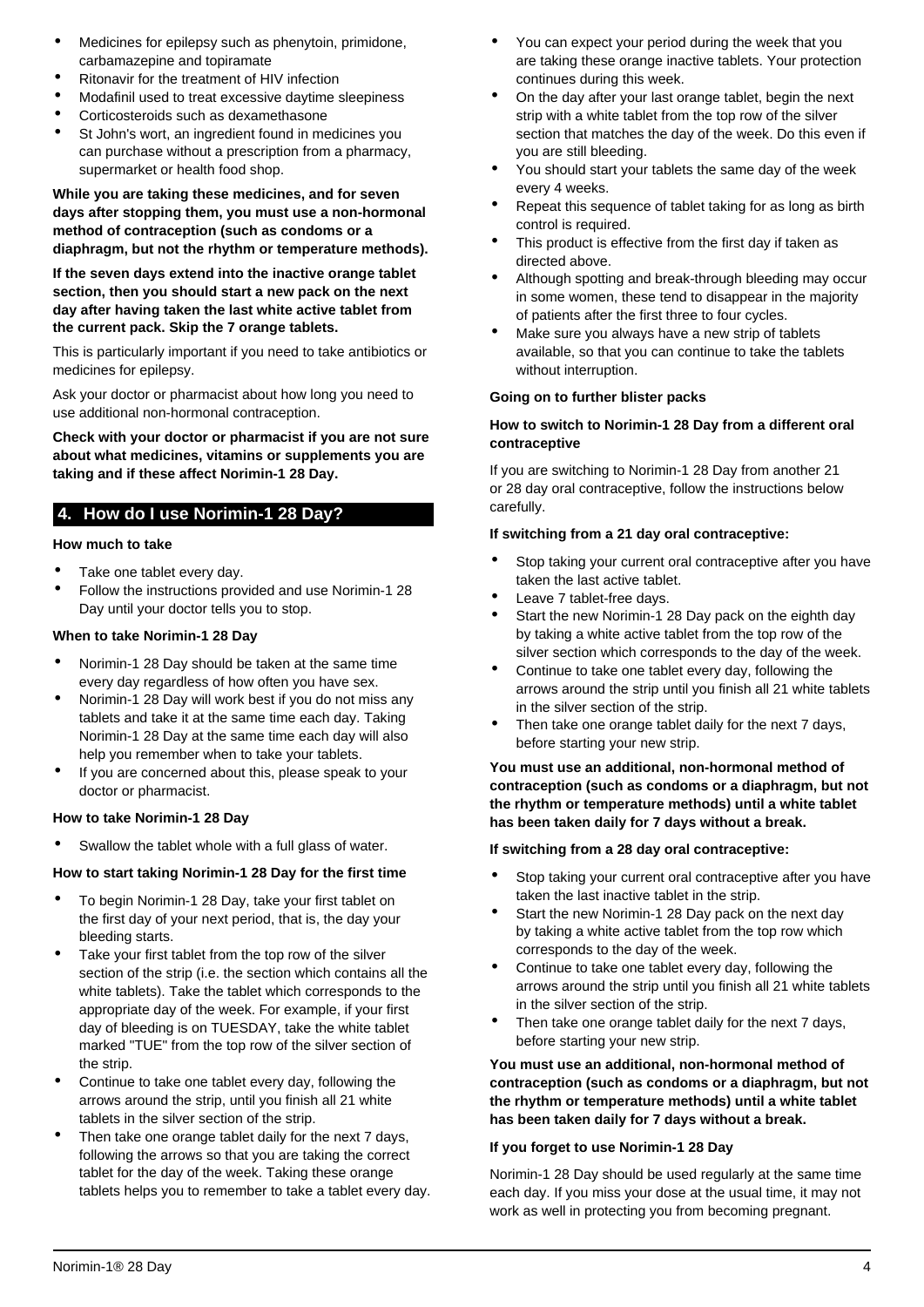#### **Do not take a double dose to make up for the dose you missed.**

#### **If you miss a white active tablet:**

- If you are less than 12 hours late in taking your tablet, you should take that tablet at once and then take the next one at your usual time.
- If you are more than 12 hours late in taking your tablet. do not take it.
- Take the next day's tablet at the usual time and use an additional, non-hormonal method of contraception for the next seven days (such as condoms or a diaphragm, but not the rhythm or temperature methods).
- If the seven days extend into the inactive orange tablet section, start a new pack on the day after taking the last white active tablet from the current pack. Take your first tablet from the top row of the new strip, then repeat the sequence of tablet taking for as long as birth control is required. This will mean that you will not have a period until you finish the second pack.

#### **If you miss more than one white tablet, contact your doctor for advice on what to do.**

#### **If you miss an orange inactive tablet, take it as soon as you remember and continue on as before. Additional birth control method is not necessary in this case.**

If your doctor told you to take Norimin-1 28 Day differently, or you are unclear about the above directions, discuss this with them.

If you have trouble remembering to take Norimin-1 28 Day, ask your pharmacist for some hints.

#### **If you vomit or have diarrhoea after taking Norimin-1 28 Day**

If you suffer from a stomach upset which results in vomiting or diarrhoea, the effectiveness of Norimin-1 28 Day may be reduced.

During any period of vomiting or diarrhoea, continue taking Norimin-1 28 Day tablets. Also use a non-hormonal method of contraception (such as condoms or a diaphragm, but not the rhythm or temperature methods), and continue for seven days following the episode of vomiting or diarrhoea. If these seven days extend into the inactive orange tablet section you should start a new pack on the next day after having taken the last active white tablet from the silver section of the current pack (i.e. skip the orange inactive tablets).

You may not have a period until you finish the second pack.

If you have vomiting or diarrhoea after taking an orange tablet, do not worry.

#### **If you take too much Norimin-1 28 Day**

If you think that you have taken too much Norimin-1 28 Day, you may need urgent medical attention.

#### **You should immediately:**

- phone the Poisons Information Centre (**by calling 13 11 26**), or
- contact your doctor, or
- go to the Emergency Department at your nearest hospital.

**You should do this even if there are no signs of discomfort or poisoning.**

Serious ill effects have not been reported in young children who have taken large doses of birth control pills.

Overdosage may cause nausea. This may be followed by vaginal bleeding in some women.

## <span id="page-4-0"></span>**5. What should I know while using Norimin-1 28 Day?**

#### **Things you should do**

- Tell all doctors, dentists and pharmacists who are treating you that you are taking Norimin-1 28 Day.
- Tell the hospital doctor that you are taking Norimin-1 28 Day birth control pills if you need to have an operation, or go to hospital in an emergency.
- If you are about to be started on any new medicine, tell your doctor or dentist and your pharmacist that you are taking Norimin-1 28 Day.
- If you become pregnant while taking Norimin-1 28 Day, see your doctor immediately.
- If you are about to have any blood tests, tell your doctor you are taking Norimin-1 28 Day.

It may interfere with the results of some tests.

• Tell your doctor you are taking Norimin-1 28 Day at least 4 weeks before any planned hospitalisation or surgery.

Your doctor may tell you to stop taking Norimin-1 28 Day several weeks before surgery or at the time of immobilisation. Your doctor will tell you when you can start taking Norimin-1 28 Day after you are back on your feet.

To avoid pregnancy during this time you must use a nonhormonal method of contraception such as condoms or a diaphragm.

Tell your doctor if you feel depressed, think you are retaining water, experience headaches, experience persistent or recurrent irregular bleeding or your eyes are uncomfortable whilst wearing contact lenses.

Your doctor will assess your condition and advise whether or not you should continue to take Norimin-1 28 Day.

- Tell your doctor if you experience feelings of sickness or breast tenderness that do not improve or stop after the first few months of continued use.
- Tell your doctor if you experience vaginal irritation or discharge. It may be an indication of yeast infection for which treatment is available from your doctor.

#### **Missed periods**

- If you miss a period and you have taken your tablets correctly, continue taking your tablets as you would normally.
- Sometimes you might not have a menstrual period while taking Norimin-1 28 Day.
- If you miss a period and you have not taken your tablets correctly, keep taking your tablets and see your doctor immediately.

Not taking your tablets correctly includes missing one or more tablets or starting a new pack later than you should have.

If you miss two menstrual periods, stop taking your tablets and see your doctor, even if you have taken the tablets correctly. You must use a non-hormonal method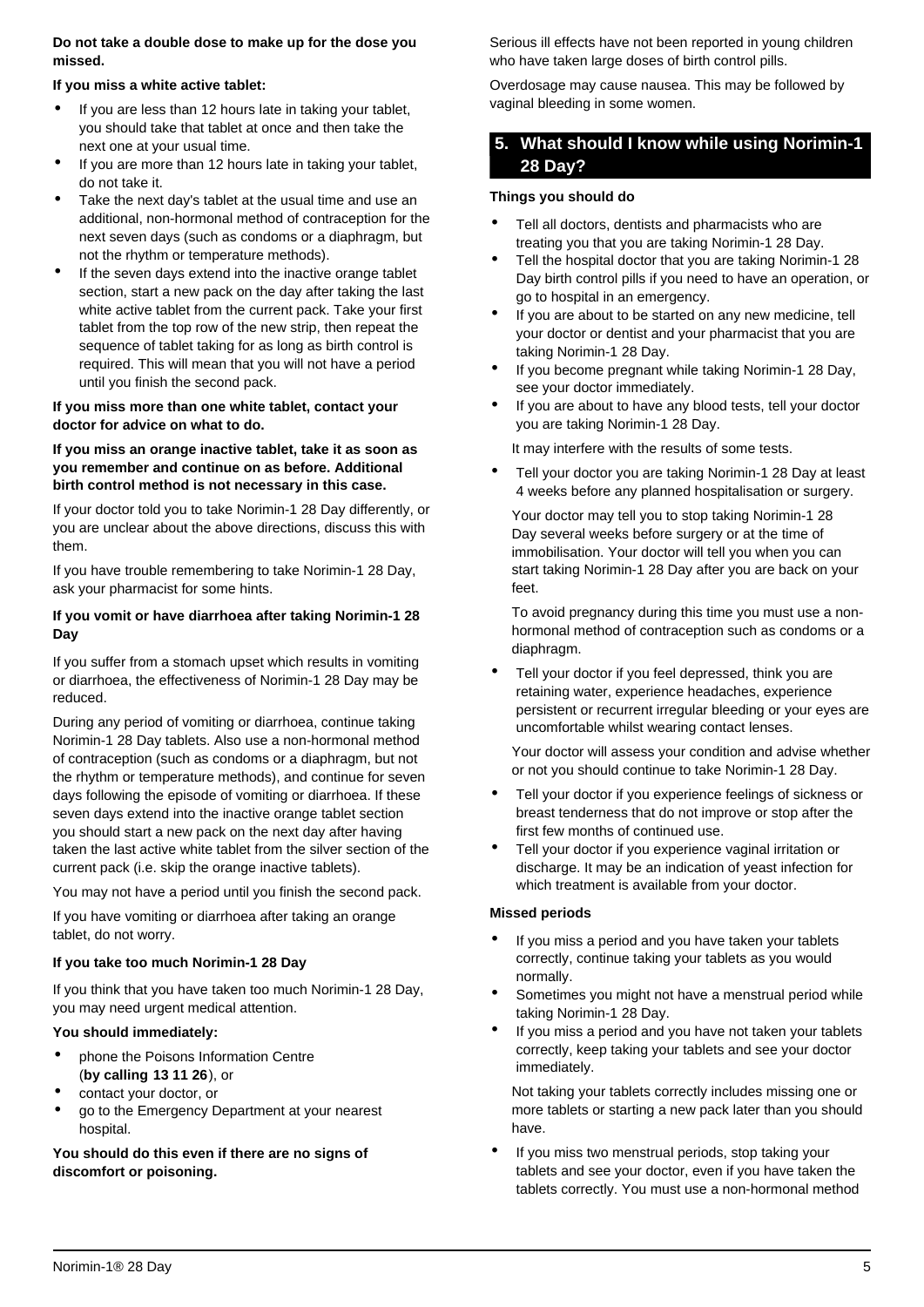of contraception, (such as condoms or a diaphragm) during this time.

• Your doctor should make sure you are not pregnant before you start taking Norimin-1 28 Day again.

#### **Medical Check Up**

- Visit your doctor regularly for check-ups and physical examinations, including Pap smears, blood pressure checks and breast, abdomen and pelvic organ examinations.
- A pap smear can detect any abnormal cells from the cervix, which may develop into cancer. Cervical cancer has been reported to occur more frequently in women who use oral contraceptives.
- Your doctor will advise you of the type and frequency of any tests required.

#### **Breast cancer risk**

- Perform regular breast self-examination
- Examining your breasts for lumps or any changes in size or shape can help you find a breast cancer early. Breast cancer has been found more frequently in women who use oral contraceptives. It is not known whether this increase is caused by the use of oral contraceptives, or if it is due to the fact that users were examined more often, and therefore the breast cancer was detected earlier.
- If you are unsure, ask your doctor about breast selfexamination.

#### **Sexually transmitted disease (STD)**

- If you are worried about contracting a sexually transmitted disease (STD) use a barrier contraceptive method.
- Norimin-1 28 Day does not protect against the transmission of STDs such as HIV-AIDS, chlamydia, genital herpes and warts, gonorrhoea, hepatitis B or human papilloma virus. To protect against STDs ask your partner to wear a condom when having sexual intercourse with you.

#### **Things you should not do**

- Do not take Norimin-1 28 Day if the packaging is torn or shows signs of tampering.
- If it is expired or is damaged, return it to your pharmacist for disposal.

Norimin-1 28 Day may have no effect at all, or worse, have an entirely unexpected effect, if you take it after the expiry date.

- Do not take Norimin-1 28 Day to treat any other complaints unless your doctor tells you to.
- Do not give your medicine to anyone else even if they have the same condition as you.
- Do not stop taking Norimin-1 28 Day, or change the dosage, without checking with your doctor.
- If you stop taking Norimin-1 28 Day or do not take a tablet every day, without using another form of contraception, you may become pregnant.

#### **Driving or using machines**

#### **Be careful before you drive or use any machines or tools until you know how Norimin-1 28 Day affects you.**

Norimin-1 28 Day may cause dizziness in some people

#### **Drinking alcohol**

No information available.

#### **Looking after your medicine**

- Keep your Norimin-1 28 Day tablets in a dry place, at a temperature below 25°C.
- Do not keep your tablets in the refrigerator.

Follow the instructions in the carton on how to take care of your medicine properly.

Store it in a cool dry place away from moisture, heat or sunlight; for example, do not store it:

- in the bathroom or near a sink, or
- in the car or on window sills.

#### Do not use this medicine after the expiry date.

#### **Keep it where young children cannot reach it.**

• A locked cupboard at least one-and-a-half metres above the ground is a good place to store medicines.

#### **After stopping Norimin-1 28 Day**

Delays in becoming pregnant may occur after Norimin-1 28 Day therapy is stopped. This is more likely to occur in women whose periods were irregular before using birth control pills.

See your doctor if you continue to experience difficulties in falling pregnant.

#### **When to discard your medicine**

If your doctor tells you to stop taking Norimin-1 28 Day or if the tablets have passed their expiry date, ask your pharmacist what to do with any that are left over.

#### **Getting rid of any unwanted medicine**

If you no longer need to use this medicine or it is out of date, take it to any pharmacy for safe disposal.

# <span id="page-5-0"></span>**6. Are there any side effects?**

All medicines can have side effects. If you do experience any side effects, most of them are minor and temporary. However, some side effects may need medical attention.

See the information below and, if you need to, ask your doctor or pharmacist if you have any further questions about side effects.

#### **Side effects**

| Side effects                                                                                                                                                                                                                                     | What to do                                                                                    |
|--------------------------------------------------------------------------------------------------------------------------------------------------------------------------------------------------------------------------------------------------|-----------------------------------------------------------------------------------------------|
| <b>Reproductive or breast problems:</b><br>changes in bleeding patterns,<br>including break-through bleeding<br>spotting<br>painful periods<br>absence of periods, but if you<br>have not taken Norimin-1 28 Day<br>as directed you should check | Speak to your<br>doctor if you<br>have any of<br>these side<br>effects and<br>they worry you. |
| whether you are pregnant<br>change in menstrual flow<br>change in cervical secretions<br>breast changes (tenderness,<br>enlargement and secretion)<br>change in covuol drive                                                                     |                                                                                               |

• change in sexual drive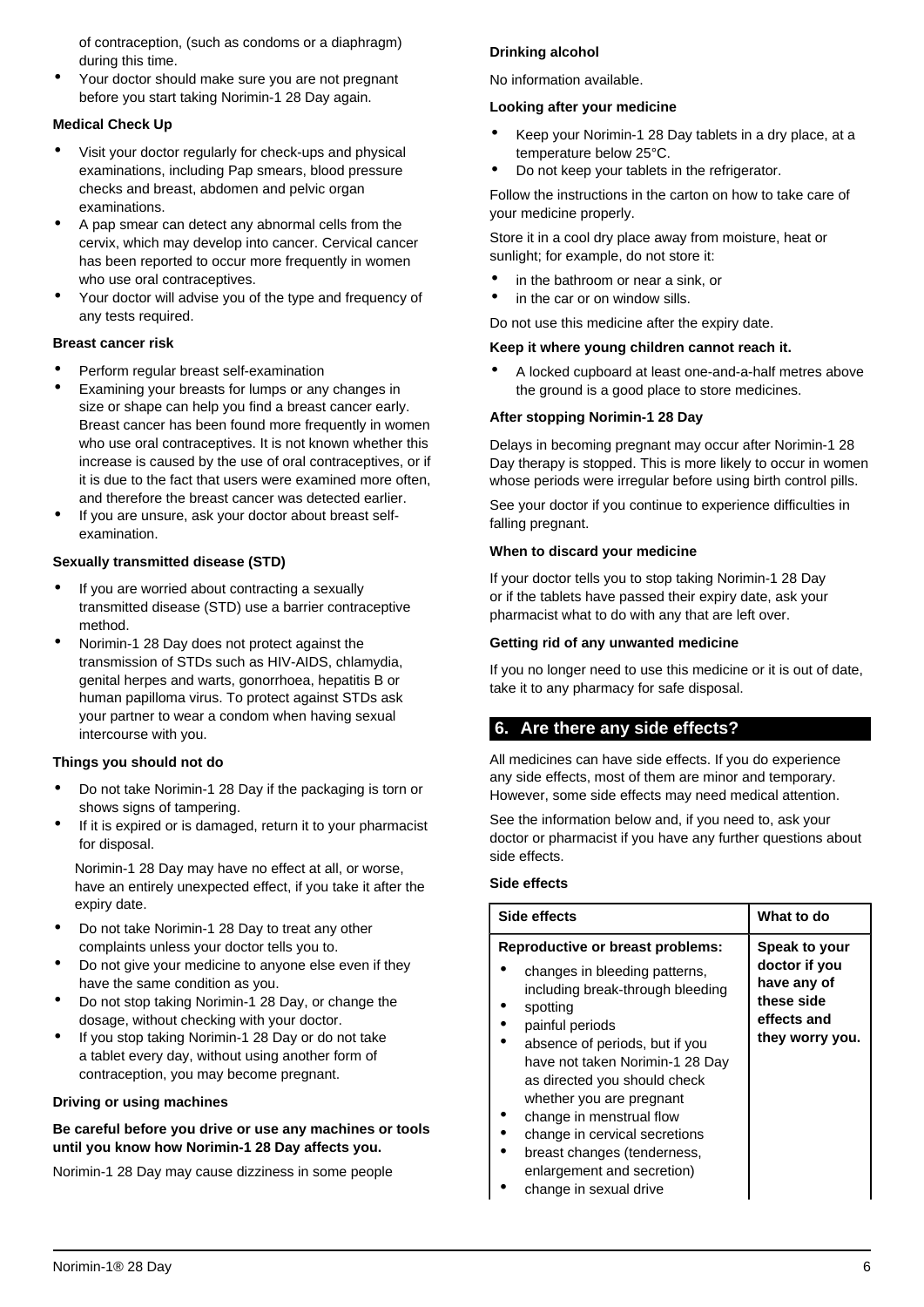| <b>Side effects</b>                                                                                                                                                                                                                                                                                 | What to do                                  |  |
|-----------------------------------------------------------------------------------------------------------------------------------------------------------------------------------------------------------------------------------------------------------------------------------------------------|---------------------------------------------|--|
| vaginal thrush (Candida), vaginal<br>irritation, change in mucus from<br>the vagina<br>pre-menstrual-like symptoms<br>suppression of milk production                                                                                                                                                |                                             |  |
| Stomach problems such as:                                                                                                                                                                                                                                                                           |                                             |  |
| gastric or stomach discomforts<br>including abdominal pain, cramps,<br>bloating, nausea, vomiting and<br>diarrhoea<br>change in appetite.                                                                                                                                                           |                                             |  |
| Difficulties thinking or working<br>because:                                                                                                                                                                                                                                                        |                                             |  |
| headache, including migraines<br>nervousness, dizziness<br>mood change, including<br>depression<br>fatigue or tiredness<br>contact lenses becoming<br>uncomfortable to wear                                                                                                                         |                                             |  |
| <b>Changes to your appearance such</b><br>as:                                                                                                                                                                                                                                                       |                                             |  |
| change in weight<br>swelling of the hands, ankles or<br>feet<br>dark discolouration of the skin<br>blotchy discolouration on the face<br>or limbs (which may persist after<br>the tablets have been stopped)<br>hair growth or loss of scalp hair<br>increase in body hair<br>acne, rashes, itching |                                             |  |
| Aches and pains:                                                                                                                                                                                                                                                                                    |                                             |  |
| leg cramps<br>back ache                                                                                                                                                                                                                                                                             |                                             |  |
| <b>Serious side effects</b>                                                                                                                                                                                                                                                                         |                                             |  |
| Serious side effects                                                                                                                                                                                                                                                                                | What to do                                  |  |
| <b>Worsening of your existing</b><br>conditions such as:<br>chores (involuntary muscle                                                                                                                                                                                                              | Call your<br>doctor straight<br>away, or go |  |

- chorea (involuntary muscle spasm)
- porphyria (a group of disorders than can cause skin or nerve problems)

**straight to the Emergency Department at your nearest hospital if you notice any of these serious side effects.** You may need urgent medical attention or hospitalisation.

- systemic lupus erythematosus (Lupus)
- varicose veins
- gallbladder disease
- kidney disease
- hereditary angioedema (swelling of the face lips, mouth tongue or throat)
- epileptic seizures
- asthma attack

#### **Pain or discomfort:**

fever

| <b>Serious side effects</b>                                                                                                                                                                                                                                                                        | What to do |
|----------------------------------------------------------------------------------------------------------------------------------------------------------------------------------------------------------------------------------------------------------------------------------------------------|------------|
| unexplained or persistent pains in<br>the head, chest, arm or below the<br>breastbone<br>severe pain, swelling or<br>discolouration in either of your<br>legs<br>discomfort radiating to the back,<br>jaw, throat or stomach<br>abdominal pain<br>weakness or numbness in any<br>part of your body |            |
| Digestive system problems:                                                                                                                                                                                                                                                                         |            |
| bloody diarrhoea<br>feeling of indigestion or choking<br>rectal bleeding<br>loss of appetite or weight loss                                                                                                                                                                                        |            |
| Problems with your eyes or<br>eyesight:                                                                                                                                                                                                                                                            |            |
| blurred or double vision<br>partial or complete loss of sight<br>eye protrusion, swelling of the eye<br>or eye lesions                                                                                                                                                                             |            |
| <b>Migraines:</b>                                                                                                                                                                                                                                                                                  |            |
| migraine headaches for the first<br>time<br>more frequent or severe migraines<br>if you already suffer from them                                                                                                                                                                                   |            |
| General feelings of unwellness,<br>including:                                                                                                                                                                                                                                                      |            |
| feeling tired<br>shortness of breath<br>rapid or irregular heartbeat<br>dizziness or fainting, sometimes<br>with loss of balance<br>sweating, nausea or vomiting<br>an unusual cough                                                                                                               |            |
| Changes to your body:                                                                                                                                                                                                                                                                              |            |
| confusion, trouble speaking or<br>understanding<br>breast lumps<br>jaundice or a yellowing of the skin<br>or eyes, often with fever, fatigue,<br>loss of appetite, dark coloured<br>urine, nausea and vomiting.<br>Taking oral contraceptives may<br>be associated with liver disease              |            |

- including liver cancer • rise in blood pressure. You may experience headache, blurred vision or palpitations. Sometimes your blood pressure may rise without you experiencing any of these symptoms. It is important to keep your routine doctor's appointments so that your blood pressure can be checked.
- swelling of the face, lips, tongue or other parts of the body, shortness